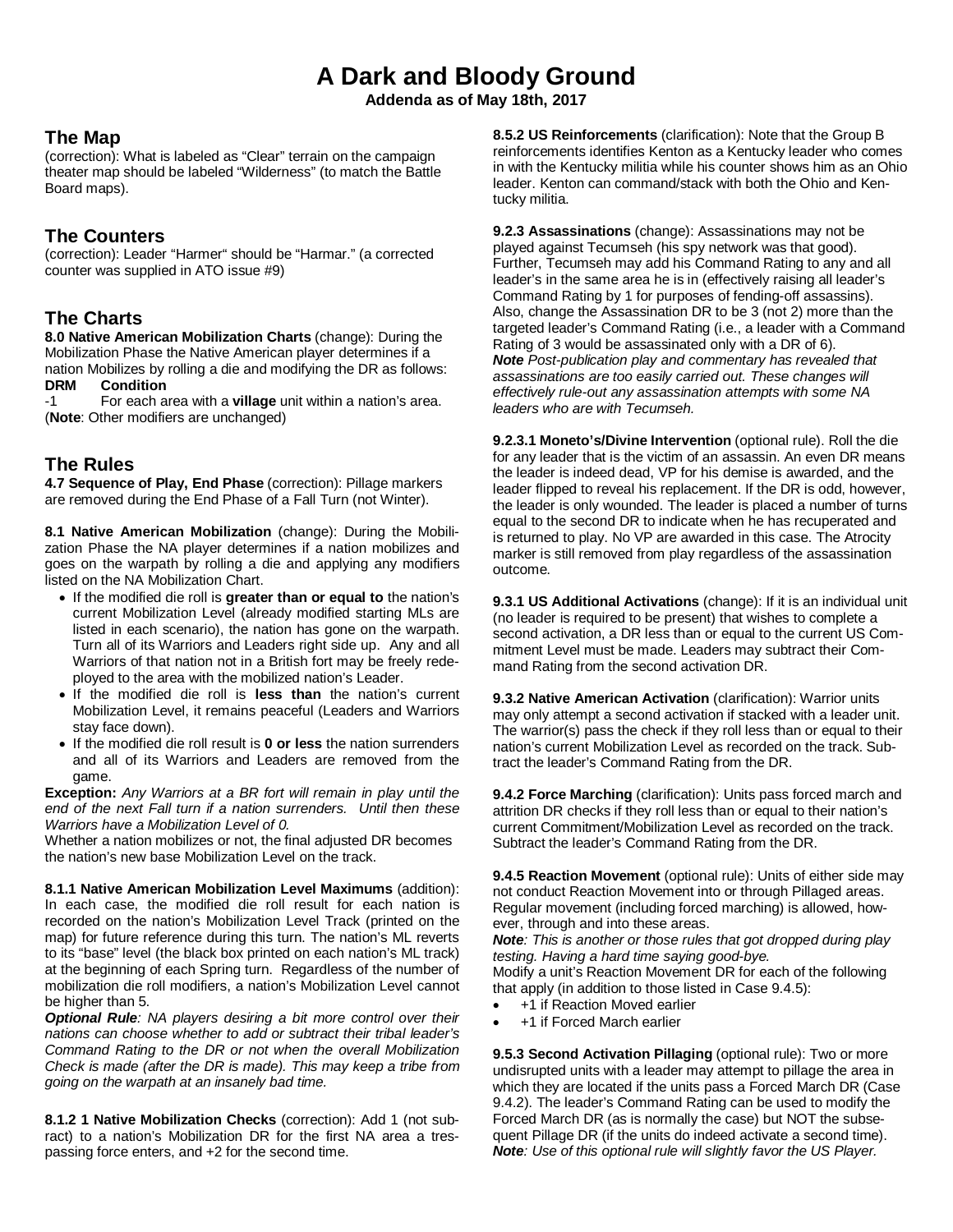**10.1 Battle Sequence of Play** (suggestion): Use the backs of the Season and Year markers to record rounds and impulses on the tracks.

**10.4 Battle Board Movement Impulse** (clarification): If a unit cannot enter the battle board due to the presence of enemy units, it can instead enter at the closest unblocked hex, or can be withheld by the owning player till a later round. Units may retreat/rout off the board voluntarily before 10 rounds are up (conceding VPs to the other side but still may be a useful thing if you have the short end of the stick).

A routed unit may only stop its required movement if:

- 1. It enters a hex with a friendly leader (allowing a chance to rally). Routed units may not remain in place if they start their Movement Phase stacked with a friendly leader, the leader may either move with them as they rout away (and attempt to rally them again) or let them go.
- 2. It is required to stay in place by the presence of enemy units. If a routed unit can't rout away from the enemy it instead just routs towards the furthest enemy unit (and make a Morale Check DR if it moves adjacent).

Units may not voluntarily move off the battle board (only retreating or routed units may do so). **Note**: Delete the word "voluntarily" from the first line of Section 10.7.

**10.4.1 Battle Board Stacking** (addition): Retreating units may over-stack (since stacking is checked at the end of movement impulse). If such units retreat into a hex being fired upon or undergoing melee combat, such units have no effect on the action but suffer any results inflicted upon the hex.

**10.5.2 Fire Combat Resolution** (addition): A natural DR of "6" is always a miss, regardless of modifiers. The first time a unit is hit becomes Disrupted. Rotate Disrupted units 180 degrees away for the enemy to indicate this status (there is no facing in battles. *Note: Disrupted counters were provided in issue 9 of ATO). Optional Rule: Add an additional +1 DRM for each hex over one the target is from the firing unit.*

**10.5.3 Leader loss in Fire Combat** (clarification): For each leader in the hex, the owning player rolls a die once (no matter how many hits by Fire Combat that were inflicted).

**10.6.1 Melee Combat Resolution** (addition): The owning player chooses which units are lost in melee combat.

**10.6.2 Leader loss in Melee Combat** (clarification): For each leader, the owning player rolls a die once (no matter what the outcome of the melee).

**10.7.4 Leader Cowardice** (optional rule): Any area that a leader is in following a battle and there are no good-order (undisrupted or routed only) units as "survivors" the leader must make a ML/CL die roll. If the leader fails and it is an even DR he is cashiered in dishonor and disgrace. If the DR is odd he is captured (and if US, later burned at the stake!) and out of the game. There would be VP award to the opponent in this case. A successful DR means the leader stays in the game and he has successfully transferred blame to his subordinates!

**12.0.3 Raid Resolution Results Table** (optional rule): Have any and all militia and warrior units that are subject to elimination make a Commitment/ Mobilization DR to determine whether or not they survive. Add 1 to the DR for militia units in a raid that succeeded. Add 1 to the DR for warrior units in a raid that failed. *Note: Presently only the second such militia/warrior units must make a Commitment/Mobilization DR check, and this is unmodified. This DR was one that did not survive the playtest/ development process as we wanted to reduce the amount of "wristage" in the game.*

**15.1.2 Native American Set Up** (addition): Both the Miami and Shawnee Mobilization Levels are 3. Shawnee and Miami warrior units that do not begin the game set up on the map become available in the Spring of 1791 at any of the respective tribal areas not pillaged or settled by the US player. All other Native American units from the other nations begin in their tribal areas.

**15.2.1 US Player Set Up** (correction): There should indeed only be only twelve and not fourteen Militia units that are part of the US player's at-start forces (as stated, four Pennsylvania, four Ohio, five Kentucky, and one Virginia,). There is no Leader Hardin. Ignore any references to this Leader.

**16.2.1 US Player Set Up** (correction): The twelve Militia units that are part of the US player's at-start forces are composed of four Kentucky, three Pennsylvania, one Virginia and four Ohio.